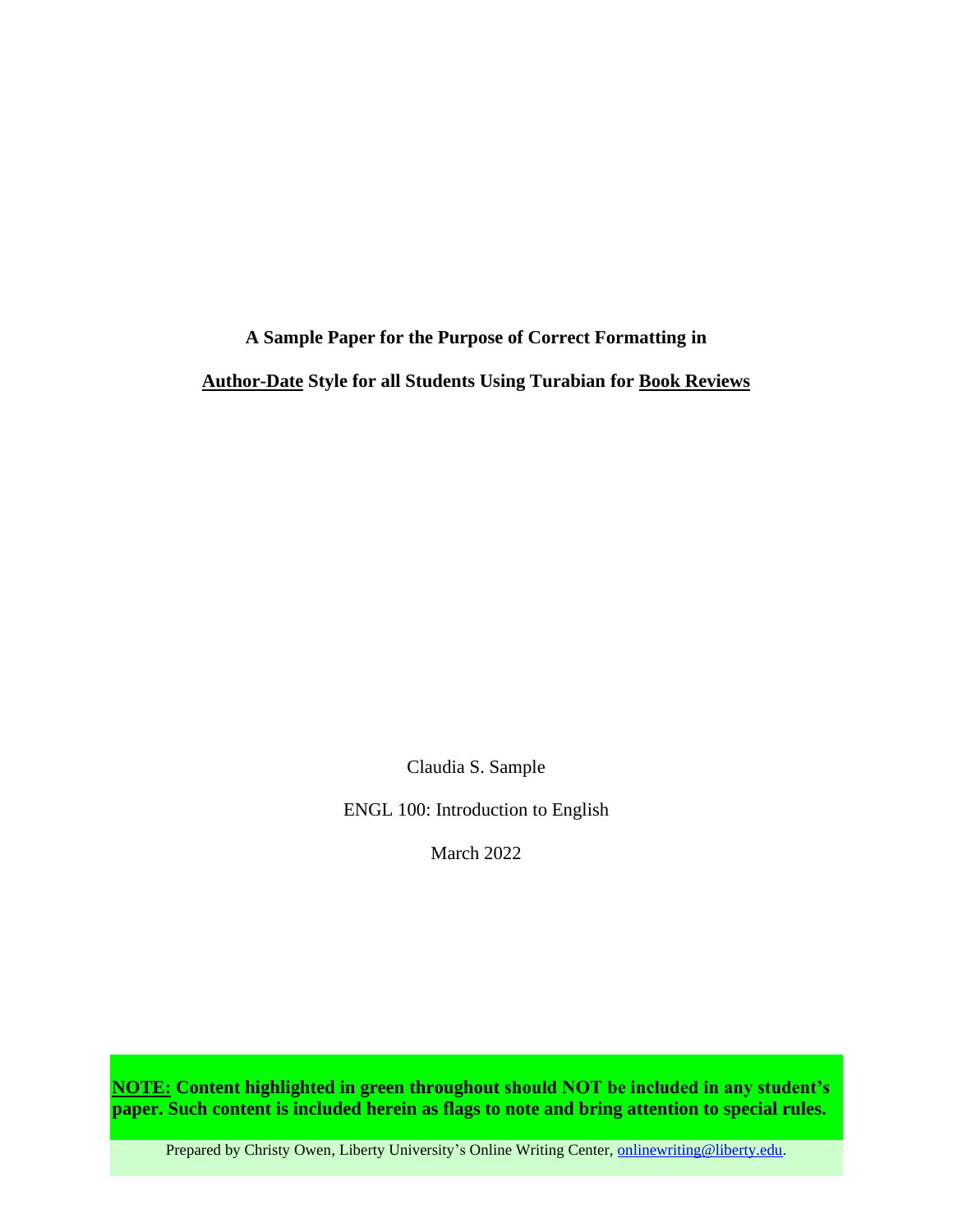| (would not be included in a book review; included here for ease of access)                                                   |  |  |
|------------------------------------------------------------------------------------------------------------------------------|--|--|
|                                                                                                                              |  |  |
|                                                                                                                              |  |  |
|                                                                                                                              |  |  |
|                                                                                                                              |  |  |
|                                                                                                                              |  |  |
|                                                                                                                              |  |  |
|                                                                                                                              |  |  |
|                                                                                                                              |  |  |
|                                                                                                                              |  |  |
|                                                                                                                              |  |  |
|                                                                                                                              |  |  |
| Turabian Chart of Citations in Author-Date format [10] [10] [10] [10] [10] Turabian Chart of Citations in Author-Date format |  |  |

## **Contents**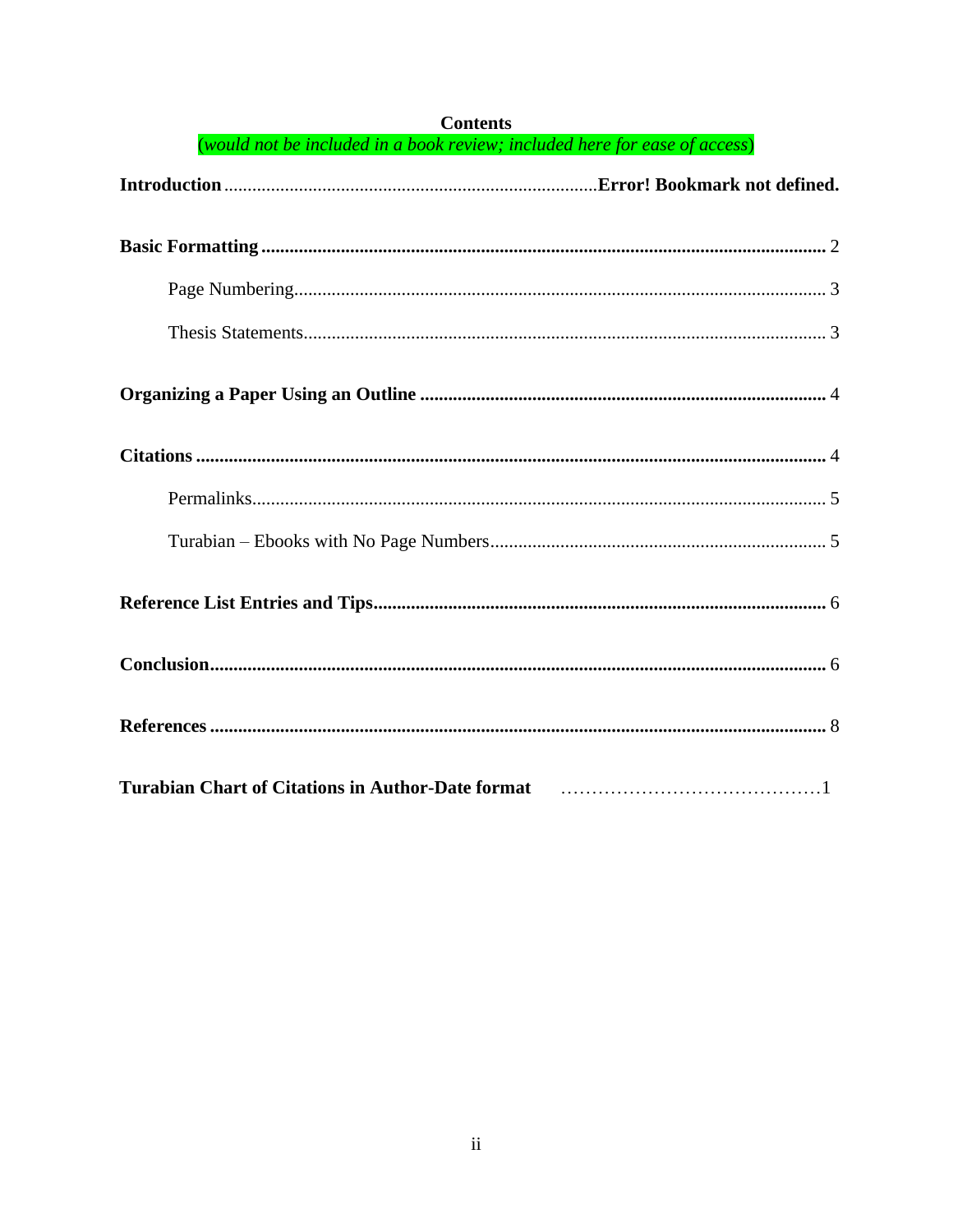Turabian, Kate L. 2018. *A Manual for Writers of Research Papers, Theses, and Dissertations: Chicago Style for Students and Researchers*. 9th ed. Chicago: University of Chicago Press.

"Turabian" style is an abbreviated version of the more-comprehensive "Chicago" style. Turabian is named for Kate L. Turabian (2018), the author of *A Manual for Writers of Research Papers, Thesis, and Dissertations: Chicago Style for Students & Researchers*, which is currently in its 9th printed edition. This sample paper will strive to provide students with the foundational elements of a Turabian paper using the **Author-Date format** for students majoring in History, Government, and Divinity students. This format is permitted only for book reviews; all other class assignments must use the Notes-Bibliography format. Note that the reference entry for the book being reviewed is provided at the top of this page, as required by most professors for bookreview assignments. If your professor does not require this, just omit that entry there and begin with the body of your paper.

Many incoming students have opted not to purchase the Turabian manual. This can have significant negative effects on those students' ability to learn and master Turabian format. Fortunately, Liberty University subscribes to the [Chicago Manual of Style \(CMOS\) database](https://www-chicagomanualofstyle-org.ezproxy.liberty.edu/home.html) in its Online Library for those students who do not have a current Turabian manual readily available to them. This sample paper includes references to the correlating CMOS section(s), delineated by red hyperlinked text to denote the relevant CMOS section. It is not proper to include hyperlinks or colored lettering in academic class papers; those are merely included here for ease-of-access purposes

This paper will focus primarily on the stylistic elements discussed in Chapters 18 and 19 of the Turabian manual [\(chapter 15 in the CMOS database\)](https://www-chicagomanualofstyle-org.ezproxy.liberty.edu/book/ed17/part3/ch15/toc.html). Students will need to incorporate proper grammatical elements to their papers as well, but those will not be addressed in detail.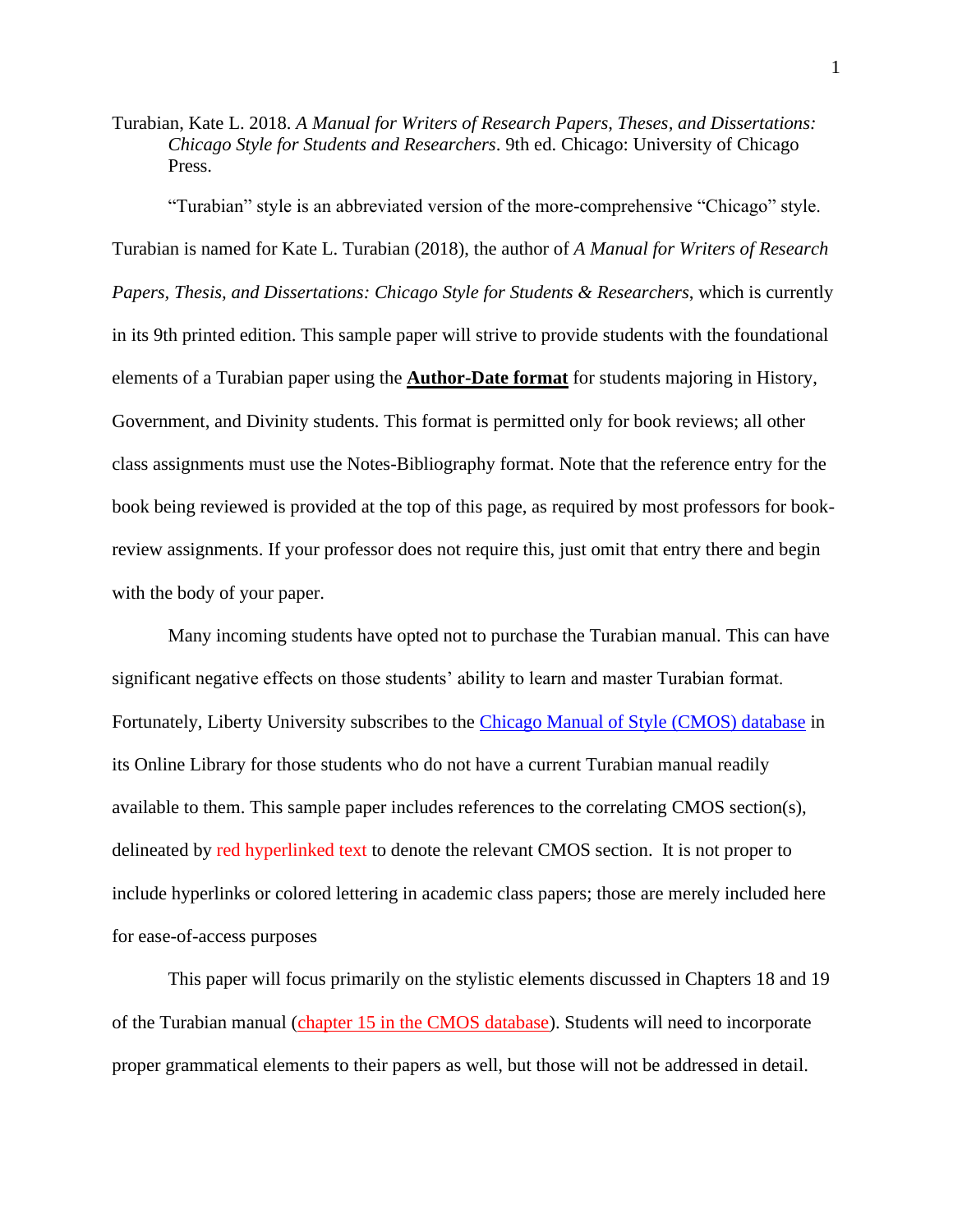Many students' papers will require an [introductory section](https://www-chicagomanualofstyle-org.ezproxy.liberty.edu/book/ed17/part1/ch01/psec047.html) that summarizes or previews the argument of the whole paper, though this is not universally required for all papers (Turabian 2018, 400). It should be set apart as a separate First-Level Subheading (addressed below). Leave one double-space beneath the word Introduction and the text that follows as the body of the introduction, as shown above (Turabian 2018). Turabian suggests "that "most introductions run about 10 percent of the whole" (107). This should be considered the maximum, as a proper introduction of a 10-page paper can surely be done in less than a full page. She also suggests that conclusions are typically shorter than introductions (107). Note that the page number is not included in parenthetical citations unless "citing specific passages" (18.1.1) or using a direct quote (see 18.3.1). Note also that author-date format does not ordinarily use footnotes; any footnotes included herein are for instructional side-note purposes only. Do not mix footnotes in with author-date format unless you are including a substantive comment pursuant to section 18.3.3 [\(15.31\)](https://www-chicagomanualofstyle-org.ezproxy.liberty.edu/book/ed17/part3/ch15/psec031.html).

## **Basic Formatting**

<span id="page-3-0"></span>Formatting elements required include:

- [One-inch margins](https://www-chicagomanualofstyle-org.ezproxy.liberty.edu/book/ed17/part1/ch02/psec010.html) on all four sides of the paper (Turabian 2018, 384).
- The Online Writing Center recommends Times New Roman size 12-pt. font except the content in any footnotes themselves, which should be Times New Roman 10-pt. font (see 385).
- Double-spacing throughout the body of the paper, except in the footnotes, block quotes, table titles, and figure captions. Lists in appendices should be single-spaced, too (Turabian 2018, 385).
- Quotations should be blocked if the selection or passage is five or more lines (Section 25.2.2, 361). Blocked quotations are single-spaced with one blank line before and after each excerpt, and the entire left margin of the block quote is indented one half-inch. [No](https://www-chicagomanualofstyle-org.ezproxy.liberty.edu/book/ed17/part2/ch13/psec009.html)  [quotation marks](https://www-chicagomanualofstyle-org.ezproxy.liberty.edu/book/ed17/part2/ch13/psec009.html) are used when using blocked quotations. Turabian requires blocked quotes to be [introduced in the writer's own words](https://www-chicagomanualofstyle-org.ezproxy.liberty.edu/book/ed17/part2/ch13/psec023.html) (Turabian 2018, 361).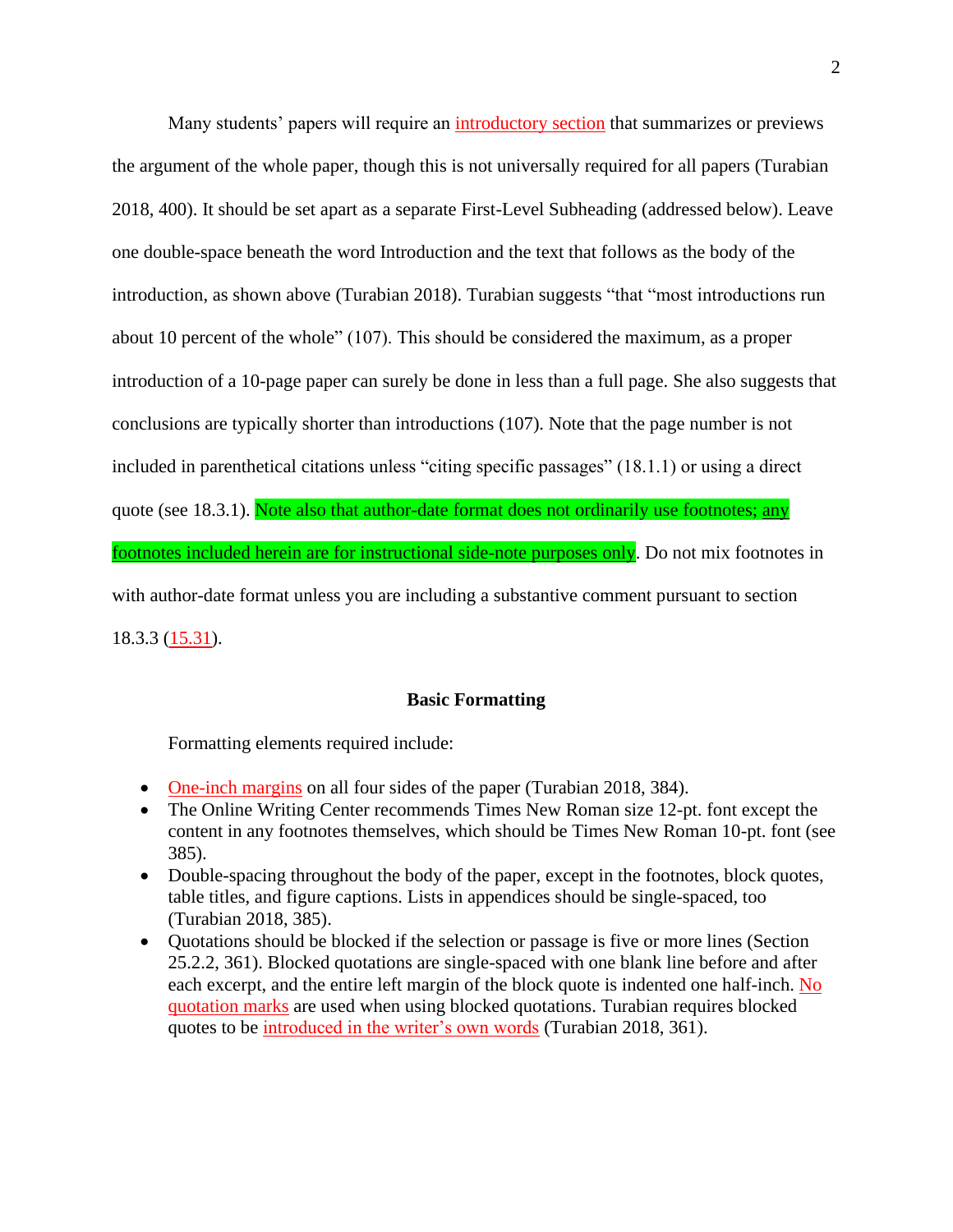#### Page Numbering

<span id="page-4-0"></span>The title page should not include any page number (A.1.4, 385), although it is considered the first page of any paper. The front matter (anything between the title page and the first page of the body of the paper) should be numbered with [lowercase Roman numerals](https://www-chicagomanualofstyle-org.ezproxy.liberty.edu/book/ed17/part1/ch01/psec007.html) centered in the footer (Turabian 2018, 386), beginning with ii, to correspond with the fact that it begins on page two. The paper's body, reference list, and appendices display [Arabic numerals](https://www-chicagomanualofstyle-org.ezproxy.liberty.edu/book/ed17/part1/ch01/psec008.html) (i.e., 1, 2, 3) placed flush-right in the header, beginning with page 1 on the first page of the body of the paper (Turabian 2018, 386).

## Thesis Statements

<span id="page-4-1"></span>Section A.2.1.4 of the Turabian manual discusses the placement and labeling of an abstract or thesis statement. Specifically, it acknowledges that "most departments or universities have specific models … that you should follow exactly for content, word count, format, placement, and pagination" (Turabian 2018, 389). Since this can vary from one professor to another, this paper will not include a separate sample thesis statement page. Do not confuse a purpose statement with a thesis statement, however. A purpose statement states the reason why the paper is written. For all practical purposes, the purpose statement introduces the thesis statement. An example of a purpose statement is, "The purpose of this paper is to demonstrate that when one recognizes God's freedom, he/she can find biblical inerrancy defensible." An example of a thesis statement is, "Biblical inerrancy is defensible in the context of divine freedom." Remember, it is the purpose and thesis statements that determine the form and content of an outline.

The distinction between a purpose statement and a thesis statement is important. The purpose of this sample paper is to provide a template for the correct formatting of a research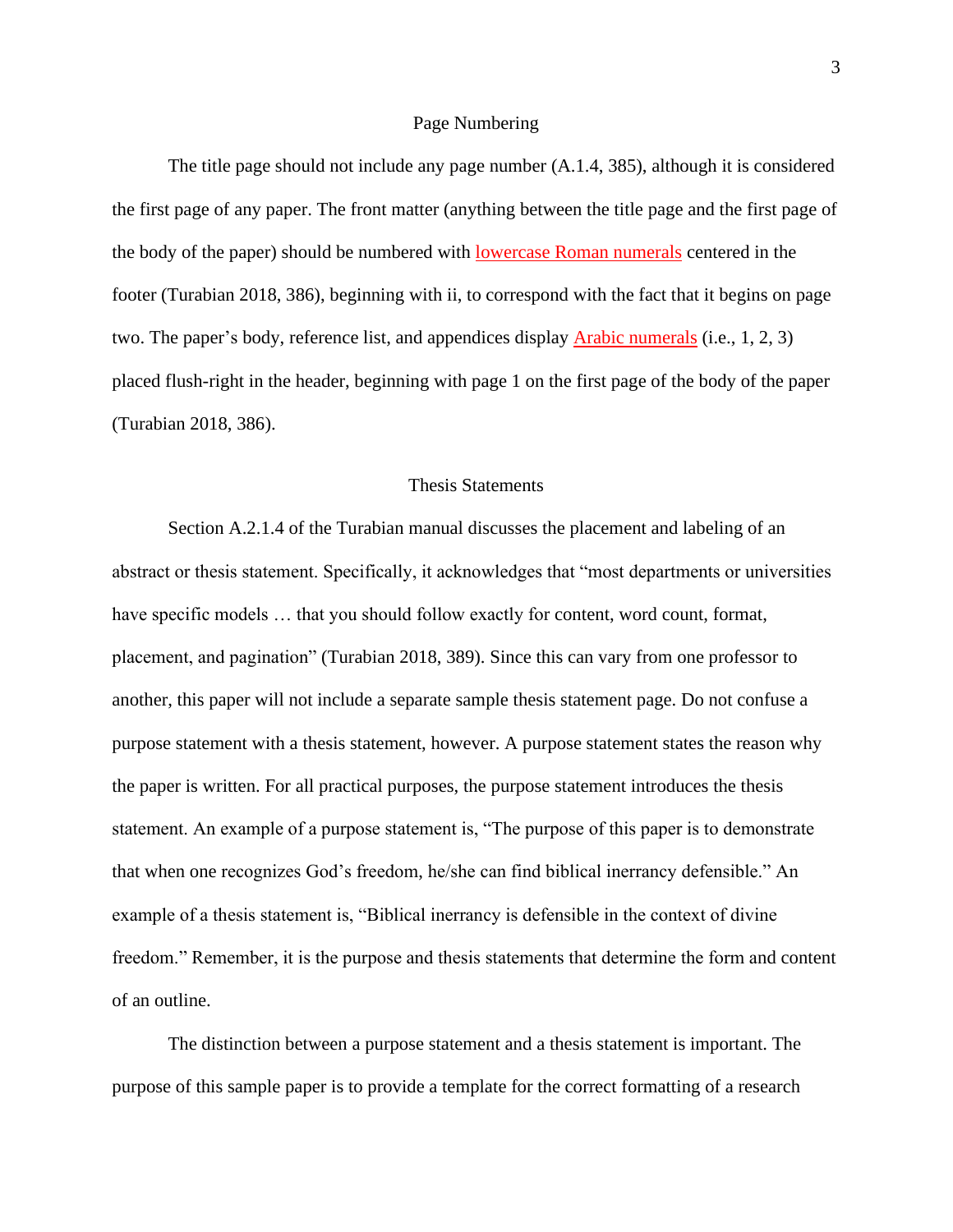paper. The thesis is: "Students who use this paper as a sample or template are more likely to format their papers correctly in the future."

#### **Organizing a Paper Using an Outline**

<span id="page-5-0"></span>When writing a paper, organize your outline first so that you are able to plan how you will make your argument and then give your reasoning and evidence to support your thesis statement. Your first paragraph of each section should explain how this will fit into your reasoning, and then each section will end with a summary of how the evidence has shown your reasoning to be correct. Also, transitions are very helpful at the end of each major section so that the reader anticipates how the next section is connected to the logical progression of the reasoning you use to support your thesis.

Most LU research papers will be no longer than twenty pages and generally will not have long and detailed outlines or subheadings beyond the third level. Details appropriate for the fourth or fifth heading level tend to distract the reader's attention from the overall thesis within a short essay (typically fewer than 20 pages). Even if a fourth level is unavoidable, a fifth level is discouraged.

#### **Citations**

<span id="page-5-1"></span>Though Turabian allows two forms of citing your sources in the body of a paper, this sample paper focuses exclusively on the author-date style, which is permitted only for book review assignments at Liberty University. Chapter 19 of your Turabian manual focuses on these elements [\(Chapter 15](https://www-chicagomanualofstyle-org.ezproxy.liberty.edu/book/ed17/part3/ch15/toc.html) in the CMOS). An example of each of the major types of resources a student may ever cite in a book review is included herein for sample purposes. Book by one author (Doniger 1999, 65; Turabian 2018, 225).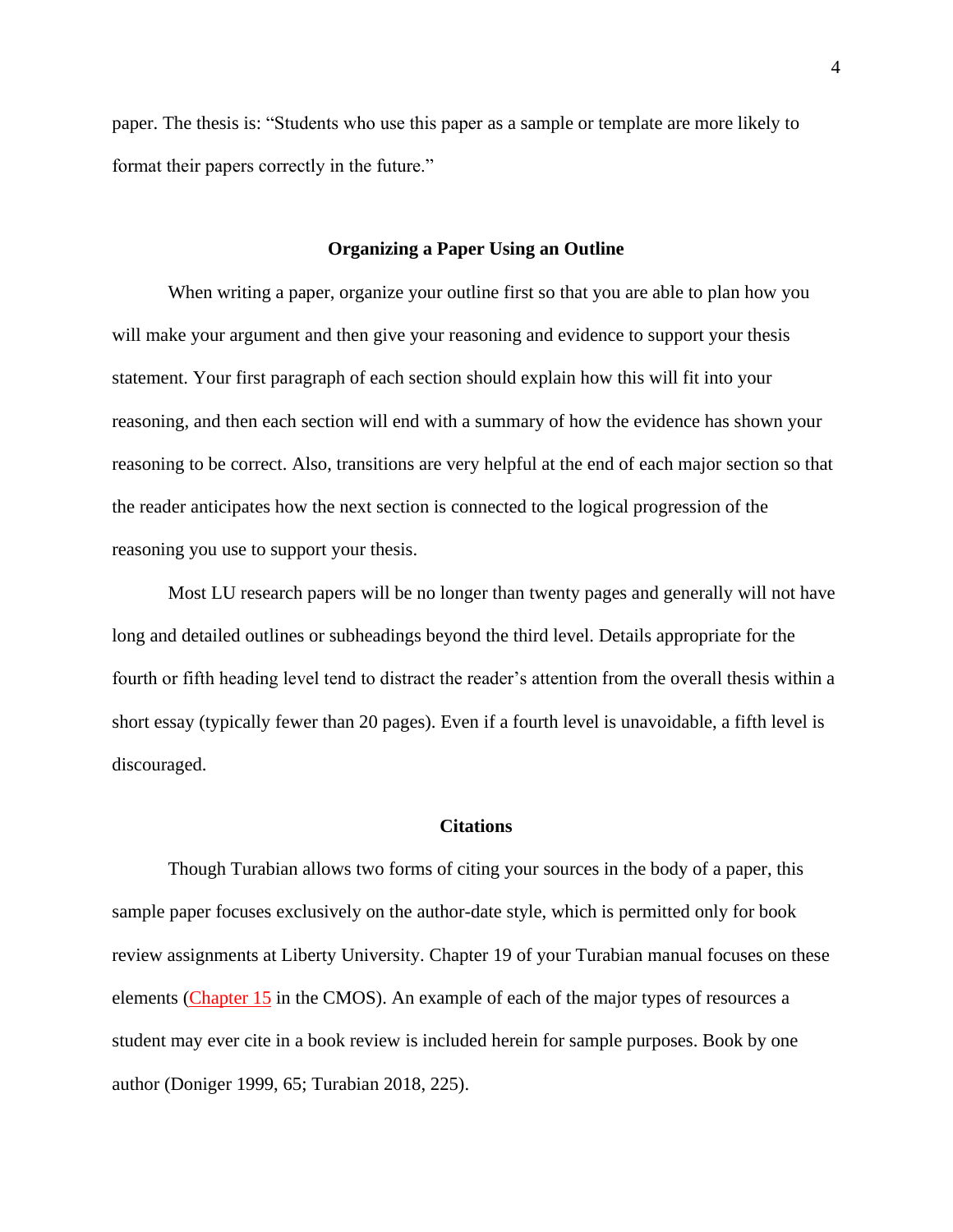- Book by two or three authors (Owenby, Outback, and Dunn 2017, 11-12; Turabian 2018, 226).
- Book by <u>four or more authors</u> (Laumann et al. 1994, 262; Orphen et al. 2018, 9-11; Turabian 2018, 226). Note that your bibliography entry must name all authors for resources with three to ten authors, but resources with more than ten authors just list the first seven and add et al.
- Editor, translator, or compiler instead of author (Lattimore 1951, 91-92; Turabian 2018, ,239).
- Editor, translator, or compiler in addition to author (Bonnefoy 1995, 22; Turabian  $2018, 239.1$
- Book published electronically (Kurland and Lerner 1987, chap. 3; Turabian 2018, 253).
- Kindle or e-reader book with no page numbers (Earley 2013, loc 105; Turabian 2018, 253).

## Permalinks

<span id="page-6-0"></span>Some resources have [permalinks](https://www-chicagomanualofstyle-org.ezproxy.liberty.edu/book/ed17/part3/ch14/psec009.html) available. They may appear as a paperclip or linkedchains icon, or by the word Permalink. [This webpage](https://techterms.com/definition/permalink) explains more. The age of internet technology has significantly increased the number of resources available online, which trend is expected to continue. URLs based on DOIs are most reliable; use those whenever possible. If no DOI-based URL, use a permalink when available (Turabian 2018, 145). If you cannot find a viable URL that does not require log-on credentials, then omit the URL altogether and substitute the name of the database (i.e., ProQuest).

Turabian – Ebooks with No Page Numbers

<span id="page-6-1"></span>Section 19.1.10 addresses electronic books (Turabian 2018, 253-54). <sup>2</sup> The third paragraph in that section on page 253 has all the specifics, including not citing app-specific location

<sup>&</sup>lt;sup>1</sup> Only name the <u>author</u> in such a parenthetical citation; see section 19.1.1.1 on page 239 of your Turabian manual.

<sup>&</sup>lt;sup>2</sup> For those students who do not have ready access to the Turabian  $9<sup>th</sup>$  manual, the CMOS database does not include a section in chapter 15 (author-date format) on ebooks. However, sectio[n 14.160](https://www-chicagomanualofstyle-org.ezproxy.liberty.edu/book/ed17/part3/ch14/psec160.html) (notes-bibliography format) discusses the locator details to include when a page number is not available. In author-date format, those would only be included in the parenthetical citation when you include a direct quote.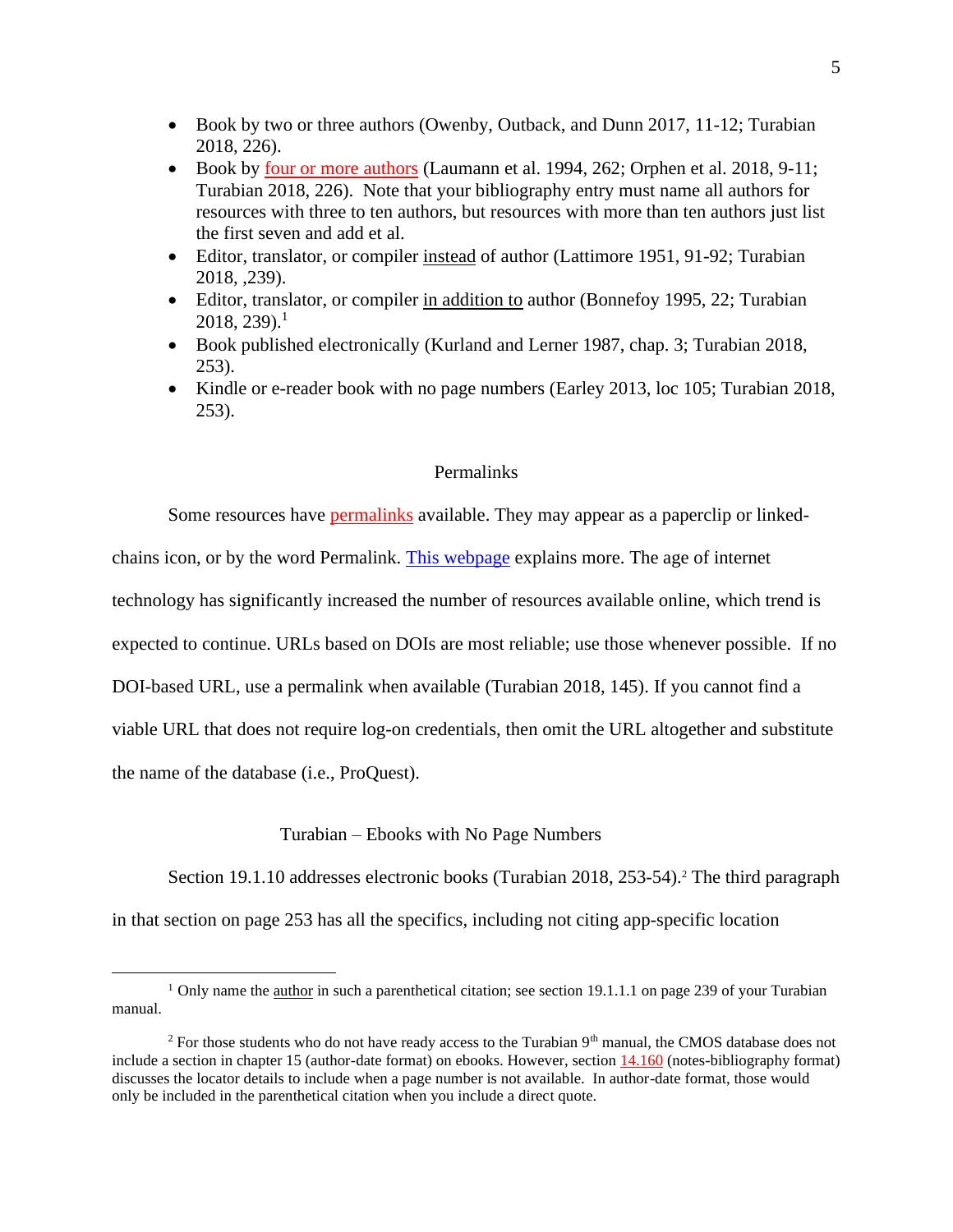numbers, but instead citing the details necessary for your reader to locate that content in any version of that resource (i.e., chapter or section name or number).

## **Reference List Entries and Tips**

<span id="page-7-0"></span>In Turabian format, the word References is used only with author-date format; the reference entries in Turabian's notes-bibliography format are referred to as the Bibliography. The reference list itself begins on a new page following the Conclusion even though a great deal of room may be left on a final page. To do this, hold down the "Ctrl" key and then hit the "Enter" key, which will drop the cursor down to an entirely new page to start the reference list. Type the word References, centered, in bold type, followed by one blank line. The reference list is single-spaced but with a blank line (or 12-pt line space after) inserted between each entry. Chapter 19 of the Turabian manual is dedicated to the various forms of reference list entries used in author-date format. Note that the first author's name is always inverted (last name, first), and the second+ author(s)'s name(s) are not.

## **Conclusion**

<span id="page-7-1"></span>The conclusion of a paper in Turabian style should reiterate the thesis (though not necessarily verbatim) and provide the audience with a concise summary of all the major points. The importance of an effective conclusion cannot be overstated, as it frames the writer's closing thoughts and should provide a lasting impression on the reader. This section would ordinarily be the last one in a paper, preceding the reference list.

This would be the last page of text in the body of the paper. Drop down to the next page before beginning your reference list, even if your conclusion ends on the top of a page. Ordinarily, there should be no coloring in any research paper, and no footnotes in the reference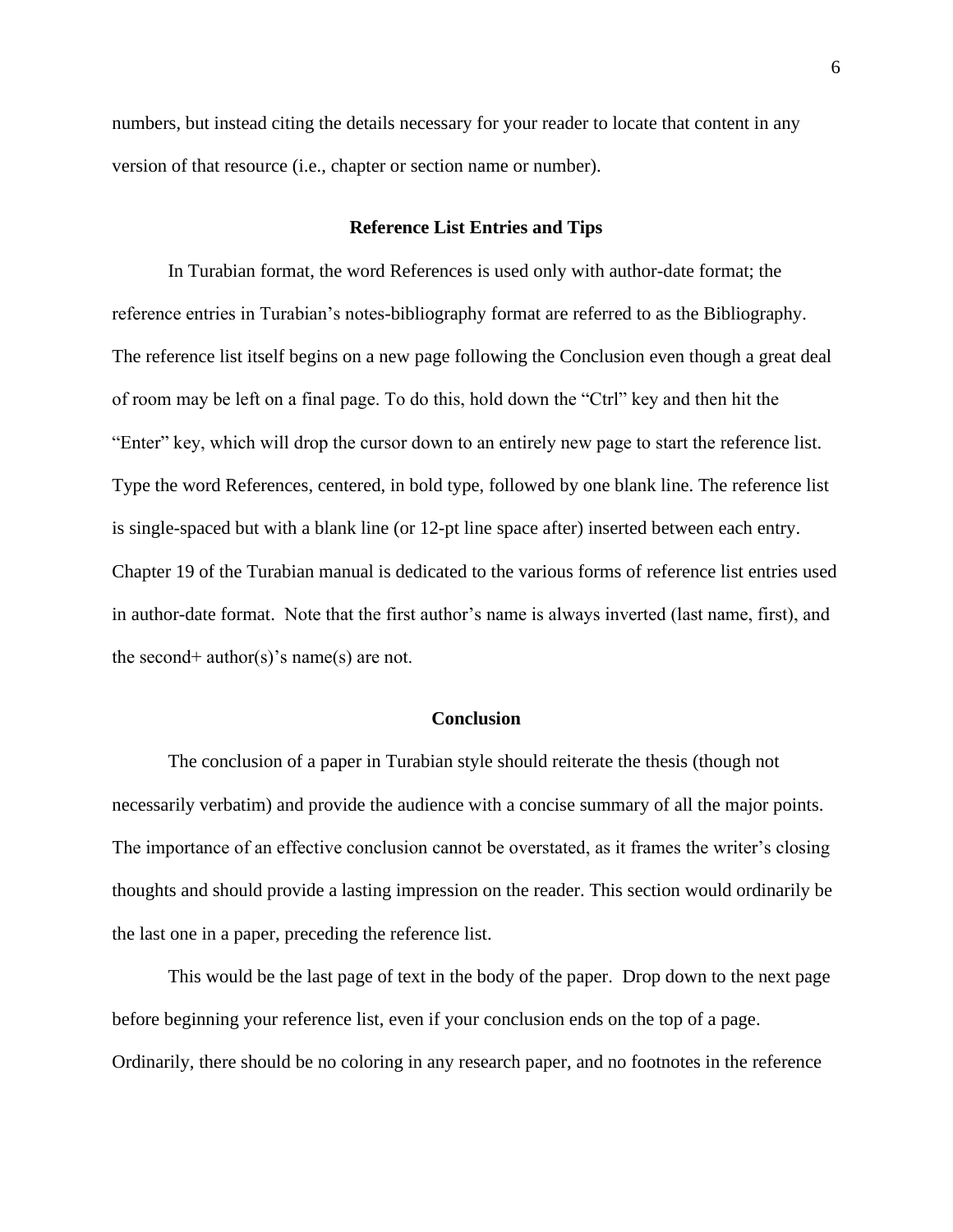list. However, both are included below to help delineate among the different types of resources, as a teaching tool for students.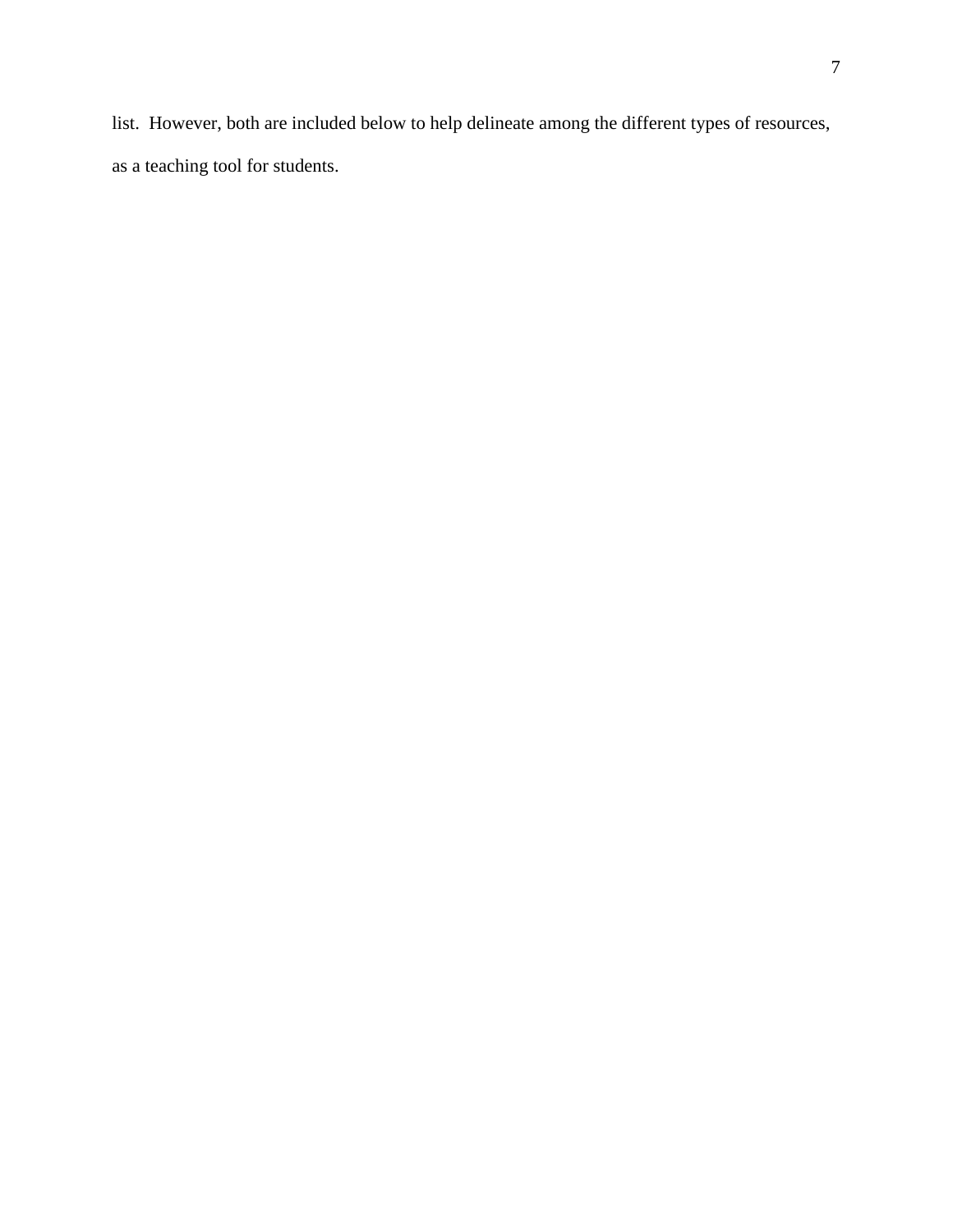### **References**

- <span id="page-9-0"></span>Bonnefoy, Yves. 1995. *New and Selected Poems.* Edited by John Naughton and Anthony Rudolf. Chicago: University of Chicago Press.<sup>3</sup>
- Cowlishaw, Guy, and Robin Dunbar. 2000. *Primate Conservation Biology*. Chicago: University of Chicago Press. 4

Doniger, Wendy. 1999. *Splitting the Difference*. Chicago: University of Chicago Press. 5

Kurland, Philip B., and Ralph Lerner, eds. 1987. *The Founders' Constitution.* Chicago: University of Chicago Press. Accessed May 27, 2016. [http://press-pubs.uchicago.edu/](http://press-pubs.uchicago.edu/founders/) [founders/.](http://press-pubs.uchicago.edu/founders/) 6

Lattimore, Richmond, trans. 1951 The Iliad of Homer. Chicago: University of Chicago Press.<sup>7</sup>

- Laumann, Edward O., John H. Gagnon, Robert T. Michael, and Stuart Michaels. 1994. *The Social Organization of Sexuality: Sexual Practices in the United States.* Chicago: University of Chicago Press.<sup>8</sup>
- Orphen, Mark, Linda Chastain, Ben Frankel, Caleb Frankel, Keith Miller, Barbara Martin, Chad Gowen et al. *Flying Like Eagles*. Chicago: University of Chicago Pres, 2018. 9
- Owenby, Silas, Marcus Outback, and Robert Dunn. 2017. *In His Service*. Chicago: University of Chicago Press.<sup>10</sup>
- Turabian, Kate L. 2018. *A Manual for Writers of Research Papers, Theses, and Dissertations: Chicago Style for Students and Researchers*. 9th ed. Chicago: University of Chicago Press.

- <sup>5</sup> Book with one author.
- <sup>6</sup> Book published electronically.
- <sup>7</sup> Editor or translator instead of author.
- <sup>8</sup> Book with four to seven authors.
- <sup>9</sup> Resource with more than ten authors. Name the first seven authors, followed by et al.

<sup>10</sup> Book with two or three authors.

<sup>&</sup>lt;sup>3</sup> Editor or translator in addition to author.

<sup>&</sup>lt;sup>4</sup> Book with two authors.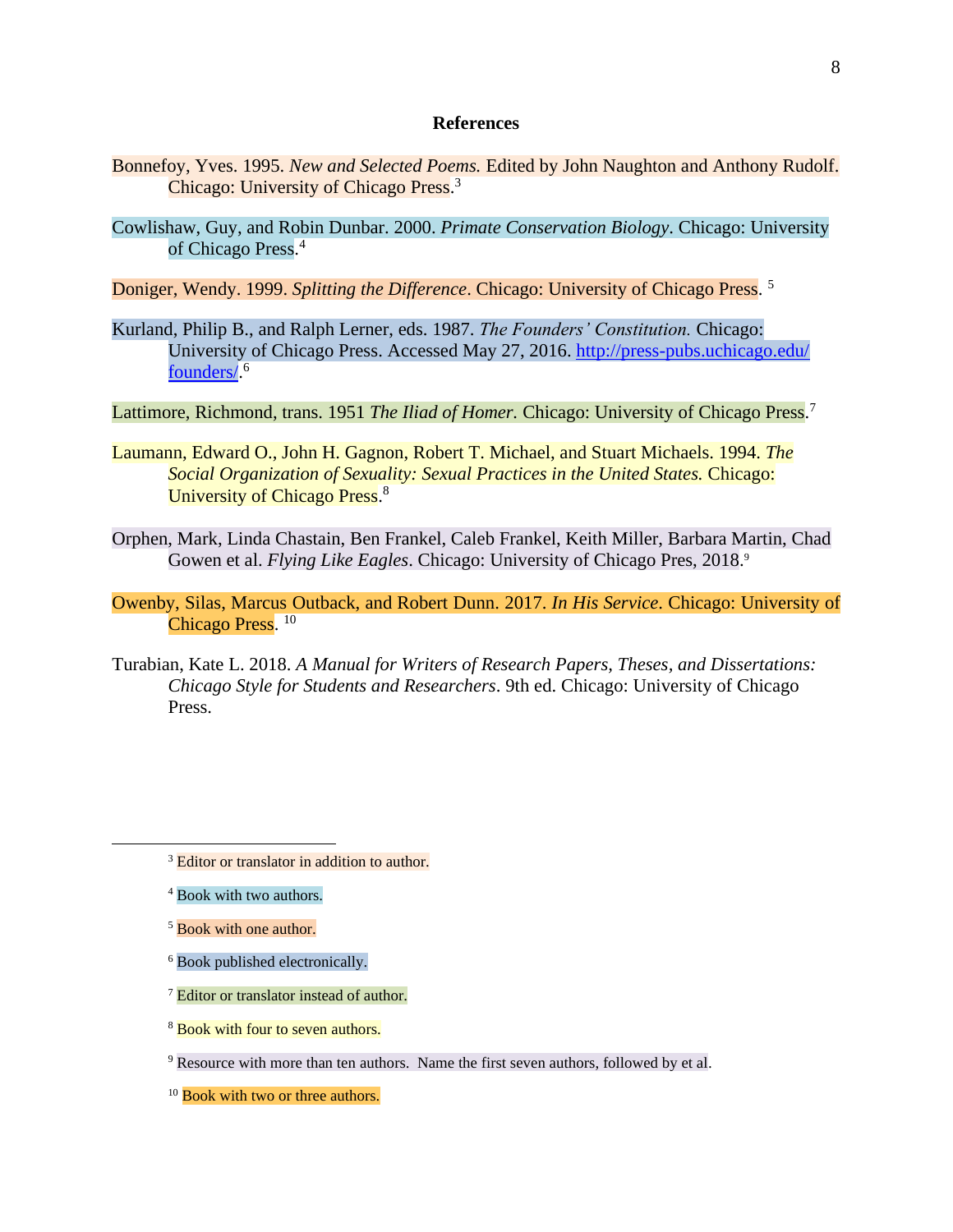# Turabian Chart of Citations

Visual showing the various citation elements in Turabian's Author-Date format for book review assignments

<span id="page-10-0"></span>

| One Author                                                          |                                                                                                                                                                             |  |
|---------------------------------------------------------------------|-----------------------------------------------------------------------------------------------------------------------------------------------------------------------------|--|
| Parenthetical                                                       | Reference                                                                                                                                                                   |  |
| (Huxley 1932, 25)                                                   | Huxley, Aldous. 1932. Brave New World. Garden City, NY: Doubleday, Doran & Co.                                                                                              |  |
|                                                                     |                                                                                                                                                                             |  |
| <b>Two-Three Authors</b>                                            |                                                                                                                                                                             |  |
| Parenthetical                                                       | Reference                                                                                                                                                                   |  |
| (Cohn and Levithan 2007, 56)                                        | Cohn, Rachel, and David Levithan. 2007. Nick & Norah's Infinite Playlist. New York: Alfred K.<br>Knopf Books for Young Readers.                                             |  |
| (Frey, Bolton, and Lannister 2013, 300)                             | Frey, Walder, Roose Bolton, and Tywin Lannister. 2013. Wedding Planning in Westeros. King's<br>Landing: Castamere Publishing.                                               |  |
|                                                                     |                                                                                                                                                                             |  |
| Four to Ten Authors — list ALL authors, up to ten                   |                                                                                                                                                                             |  |
| Parenthetical                                                       | Reference                                                                                                                                                                   |  |
| (Blake et al. 2008, 178-182)                                        | Blake, John, Kirk Langdon, Hannah Greenberg, and Patrick Smith. 2008. The Lost Decade: History of<br>Lost Oral Traditions. New York, NY: Hunter Publishing.                 |  |
|                                                                     |                                                                                                                                                                             |  |
| More than Ten Authors — list the first seven authors and add et al. |                                                                                                                                                                             |  |
| Parenthetical                                                       | Reference                                                                                                                                                                   |  |
| (Orphen et al. 2018, 9-11).                                         | Orphen, Mark, Linda Chastain, Ben Frankel, Caleb Frankel, Keith Miller, Barbara Martin, Chad<br>Gowen et al. Flying Like Eagles. Chicago: University of Chicago Pres, 2018. |  |
|                                                                     |                                                                                                                                                                             |  |